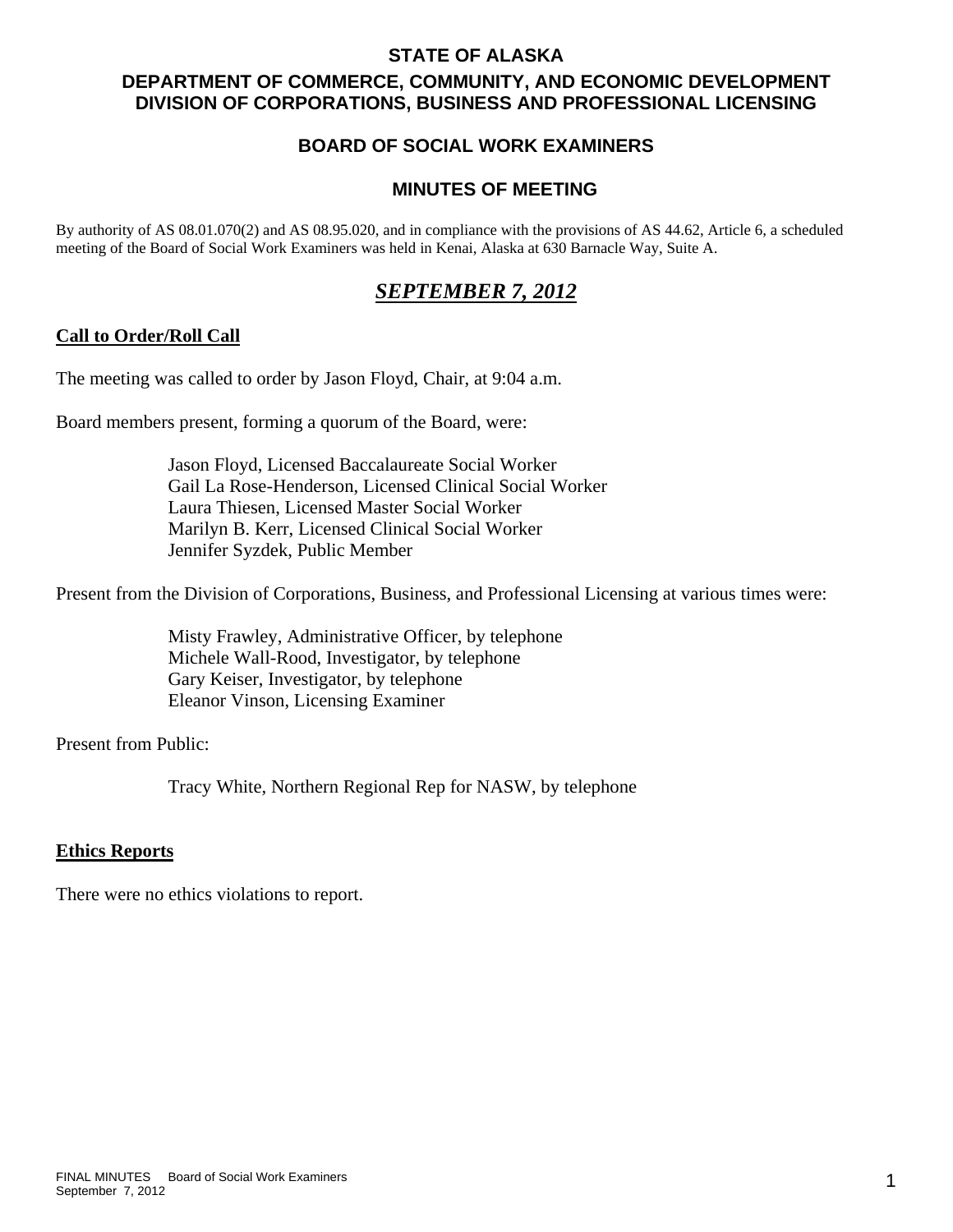# **Agenda Item 1 Review Agenda**

The Board reviewed the agenda and made no changes.

**On a motion duly made by Laura Thiesen, seconded by Gail La Rose-Henderson, and passed unanimously, it was** 

#### **RESOLVED that the Board accept the agenda as amended.**

#### **Agenda Item 2 Review Meeting Minutes**

The Board reviewed the minutes from the June 15, 2012, meeting.

# **On a motion duly made by Laura Thiesen, seconded by Marilyn Kerr, and passed unanimously, it was**

## **RESOLVED that the Board accept the June 15, 2012 meeting minutes as amended.**

#### **Agenda Item 3 NASWAK Liaison Report**

Marilynn Kerr is the Boards liaison to the National Association of Social Workers Alaska Chapter.

NASWAK members want to attend the Board meetings and have been told they could attend at any time except for executive sessions.

There is concern regarding BSW work being done without BSW status. It was noted that it is title protected, not practice protected.

The Board thanked Marilyn for her work as a liaison.

The NASWAK meetings are the third Tuesday of every month (in Anchorage).

#### **Agenda Item 4 Budget Report**

The Division had asked that the Board determine what their training priorities were. The Board spent time doing this and discussing various trainings. The ASWB trainings are considered the most important, especially the Spring Training and New Board Member training. ASWB pays for the New Board Member Training, which is mandatory for new board members. The ASWB Spring Training connects the Board with boards in the lower 48 states; keeps them abreast of upcoming issues; and provides in-depth training on current issues. ASWB meetings allow the state to advocate and remain updated on evolving issues, including the testing processes, coming before ASWB and their relevance to us, as their code is part of our regulations.

This was with the understanding that the third party reimbursed/paid was not included. After the meeting, the Division changed this to having to include the third party paid travel, so the priorities were changed.

Misty Frawley gave a budget report by telephone. The Division had gone back ten years and their report showed the finance patterns. At this point, the Board is \$53,577.00 to the good.

## **Agenda Item 5 Investigator's Report**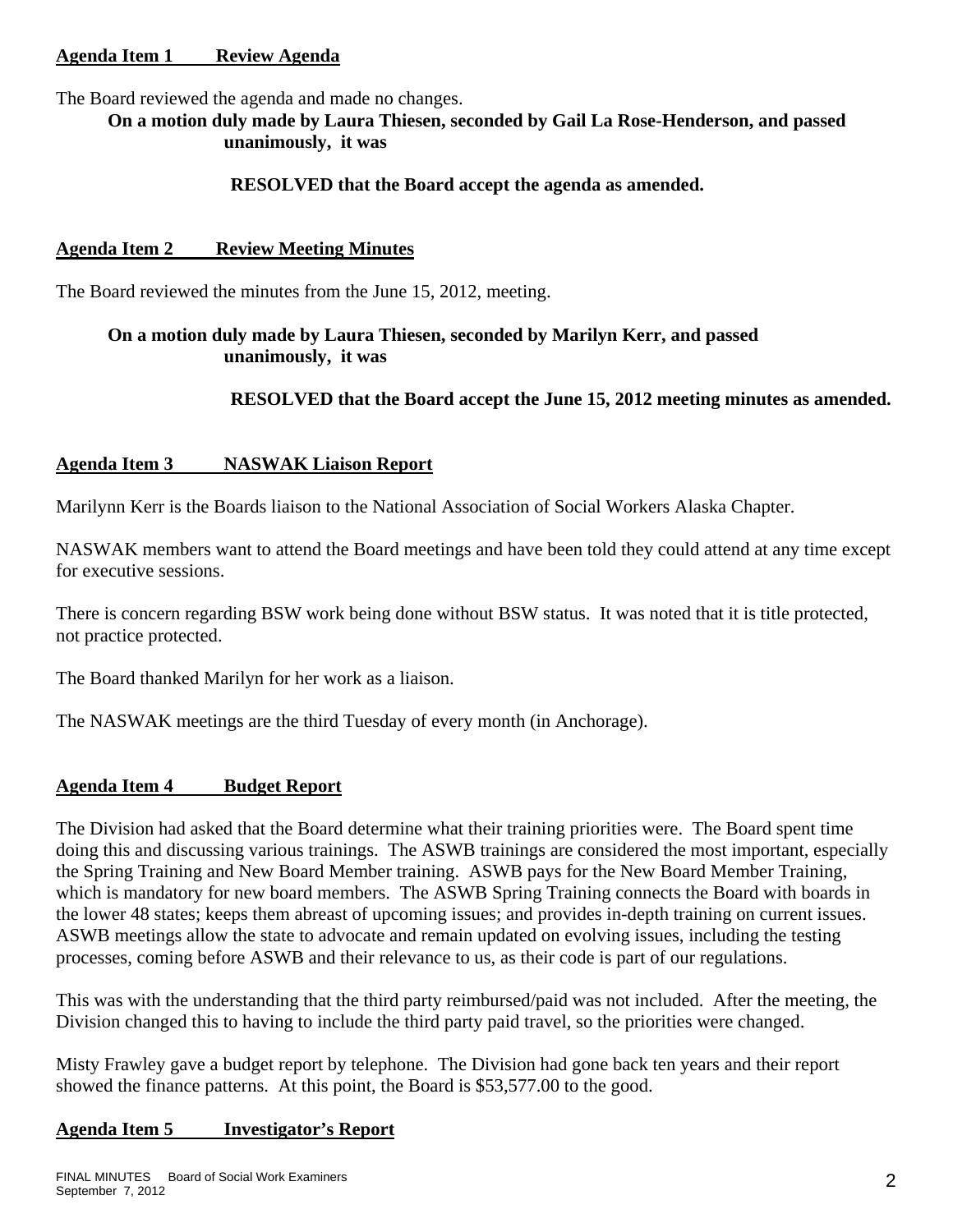Investigator Gary Keiser gave his Board report. He has six open complaints before the meeting began. There were seven new complaints/investigations since the last meeting, of which five were closed.

# **On a motion by Laura Thiesen, seconded by Gail La Rose-Henderson, and approved unanimously it was**

# **RESOLVED to go into executive session with staff in accordance with AS 44.62.310(c)(2) and (3) for the purpose of discussing investigations.**

Into Executive Session: 10:38 am Out of Executive Session: 11:07 am

#### **On a motion by Marilyn Kerr, seconded by Laura Thiesen, and approved unanimously it was**

## **RESOLVED to accept the consent agreement in case number 2012-000714.**

Chair Floyd signed the consent agreement.

The Board of Social Work Examiners will now have a new Investigator, Michelle Wall-Rood. She was introduced at this meeting. Though welcoming Ms. Wall-Rood, the Board noted that they are tired of having an investigator become trained and knowledgeable regarding this board, only to have them replaced.

#### **Agenda Item 6 Applications/Reinstatements**

 **On a motion by Laura Thiesen, seconded by Gail La Rose-Henderson, and approved unanimously it was** 

> **RESOLVED to approve the following Social Work applications with the stipulation that the information in the applicants' files will take precedence over the information in the minutes:**

## *CLINICAL SOCIAL WORKER BY EXAMINATION*

CURTIS, MARISSA A. FITZWILLIAM, KATHLEEN FORTT, STEPHANIE MAGRO, CORRIN MARONEY, MEGHAN OTT, MARIEL SCHUCHARDT, STELLA SHOCK, DONNA TALLMAN, PETER

## *MASTER SOCIAL WORKER BY EXAMINATION*

BERBEROVIC, LEILA CORWIN, KATHERINE FEATHERSTON, JEREMY LARSEN, ERIC

## *MASTER SOCIAL WORKER BY CREDENTIALS*

JONES, KELLY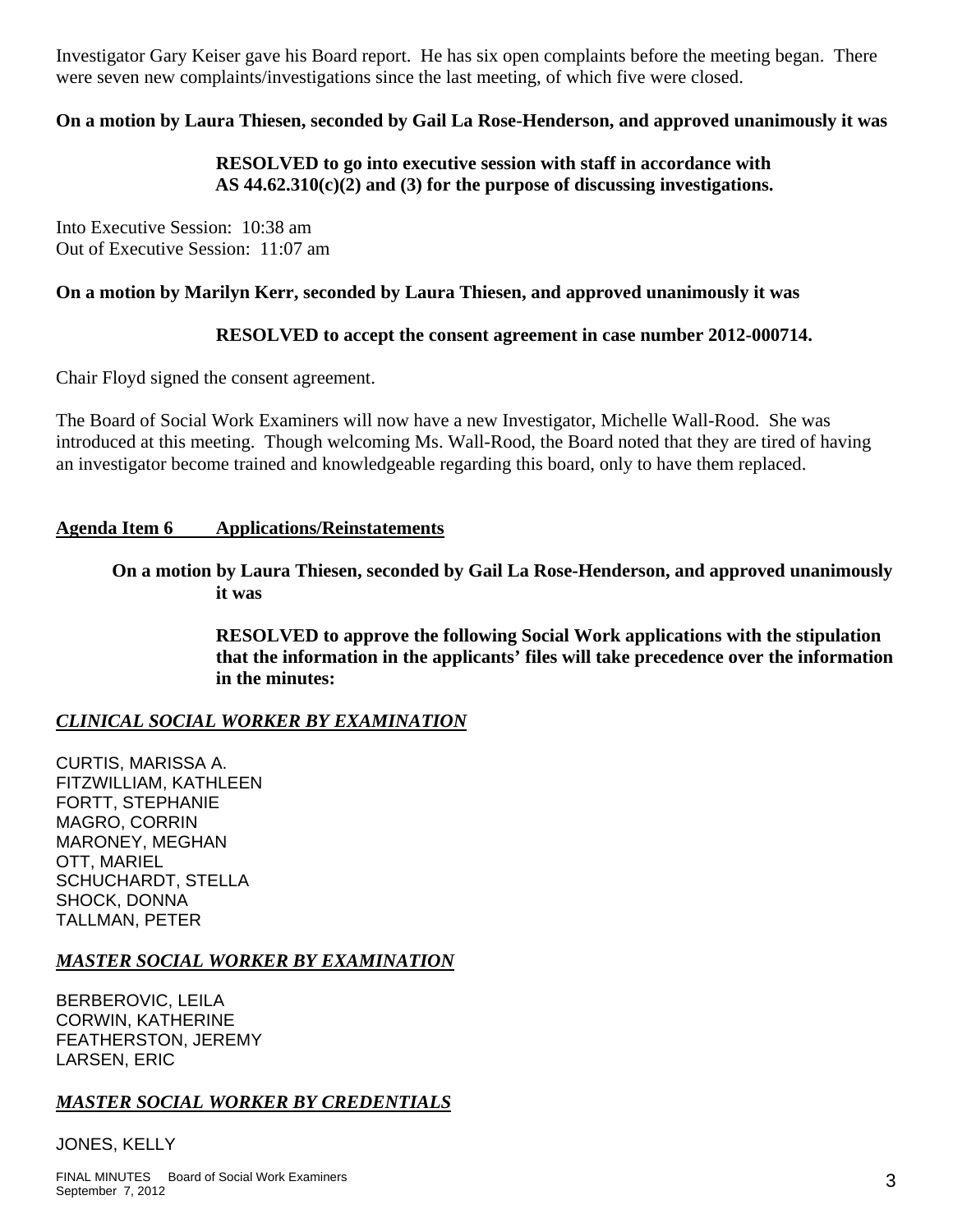SWARTZENDRUBER, LORA YEAGER, AMY

## *BACCALAUREATE SOCIAL WORKER BY EXAMINATION*

LAFON, DANIELLE

#### *EXTENSION OF EXAM TIME*

BROWN, RACHEL HAMPTON, CYNTHIA

#### *ALTERNATE SUPERVISION*

CONWAY, SARAH MARTIN, RAPHAEL

#### **Agenda Item 7 Public Comment**

There was public comment from Tracy White, Northern Regional Rep for NASW, by telephone. She is working to be a liaison with the Board.

There was discussion about updating to the NASW 2008 ethics in the regulations.

Upcoming conference/training was mentioned. They had hoped the Board would attend the conference. There will be a spring series in Fairbanks.

## **Agenda Item 8 New Business**

#### A. License on Fed Native land

This was just an FYI. At a previous meeting, the Board had said they would like to discuss it in the future, but do not choose to discuss at this time.

The Administrative judge in a previous case had discussed that a federal law, 25 U.S.C. 1621 t had provided exemption for professionals employed by a tribal health program shall be exempt, if licensed in any state, from the licensing requirements of the state in which the tribal health program performs the services described in the contract of compact of the tribal health program under the Indian Self-Determination and Education Assistance Act. This had gone into effect March 23, 2010.

#### B. State re-class of BSWs

The NASW did not have any formal questions for the Board, but there was discussion on public safety and licensing. OCS is not using the title of social worker. BSW licensure has title protection, not practice protection.

There was discussion as to why a person would get a BSW license if they don't need it for work.

## **Agenda Item 9 Regulations**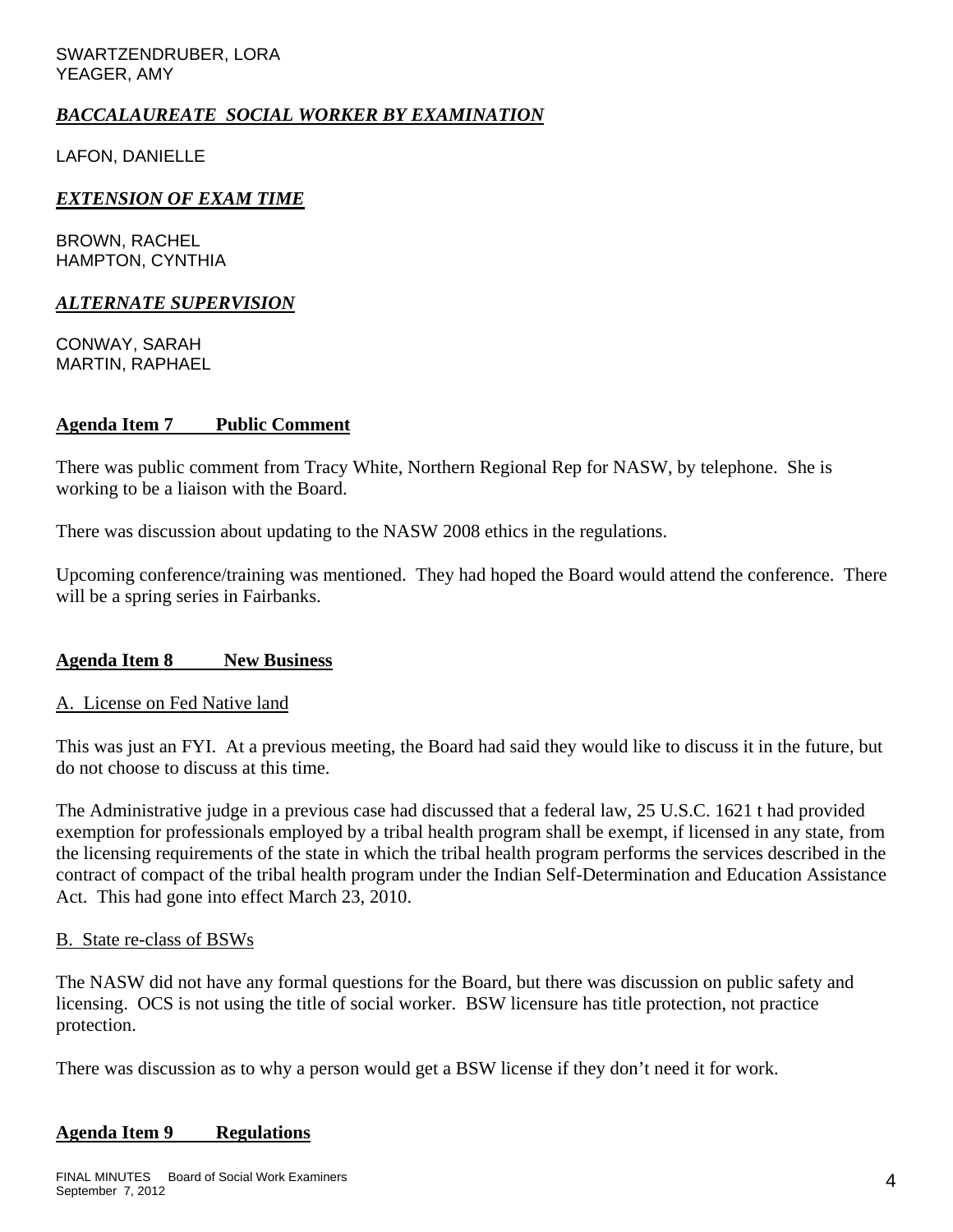# A. Addiction regulation/CEU

The Board had previously asked for a discussion on requiring eating disorder/addiction continuing education. Addiction courses are already accepted under general CEUs, but they are not substance abuse hours.

## **Agenda Item 10 Old Business**

## A. Code of Ethics

The Board has had an on-going discussion regarding the NASW code of ethics and their regulations. What are in the regulations now is as follows:

**12 AAC 18.150. SOCIAL WORKER CODE OF ETHICS.** A social worker licensed in this state shall adhere to the code of ethics adopted by the Board of Social Work Examiners under this section. The board hereby adopts the *Code of Ethics of the National Association of Social Workers, Inc., 1999 edition, as the code of ethics for social* workers licensed in this state.

**12 AAC 18.160. STANDARDS OF PRACTICE.** A social worker licensed in this state shall adhere to the standards of practice adopted by the Board of Social Work Examiners under this section. The board hereby adopts the *"Standards of Practice/Code of Conduct"*, Parts 1 – 10 of the Model Social Work Practice Act, Model Law Task Force 1996-1997 with amendments, 1998-2001 published by the Association of Social Work Boards, as the standards of practice for social workers licensed in this state.

## **On a motion duly made by Gail La Rose-Henderson, seconded by Marilyn Kerr, and passed unanimously, it was**

# **RESOLVED that the Board table discussion on the Code of Ethics until the December meeting.**

## **Agenda Item 11 Correspondence**

## A. Daniel Carlson-phone therapy

Mr. Carlson of Utah had enquired about telephone therapy/therapists providing therapy to clients in different states. Within Alaska, with Alaska licensed

The Board recommends that if an Alaska therapist is using telephone therapy on an out of state client, the therapist be licensed in that state.

The Board recommends that, if a therapist is treating in-state clients that they have an Alaska license.

## B. Multiple supervisors

It was asked if an applicant could have more than one supervisor. There is no law regarding the number of supervisors an applicant has. There was a question forwarded to Investigations regarding clinical work done with no license.